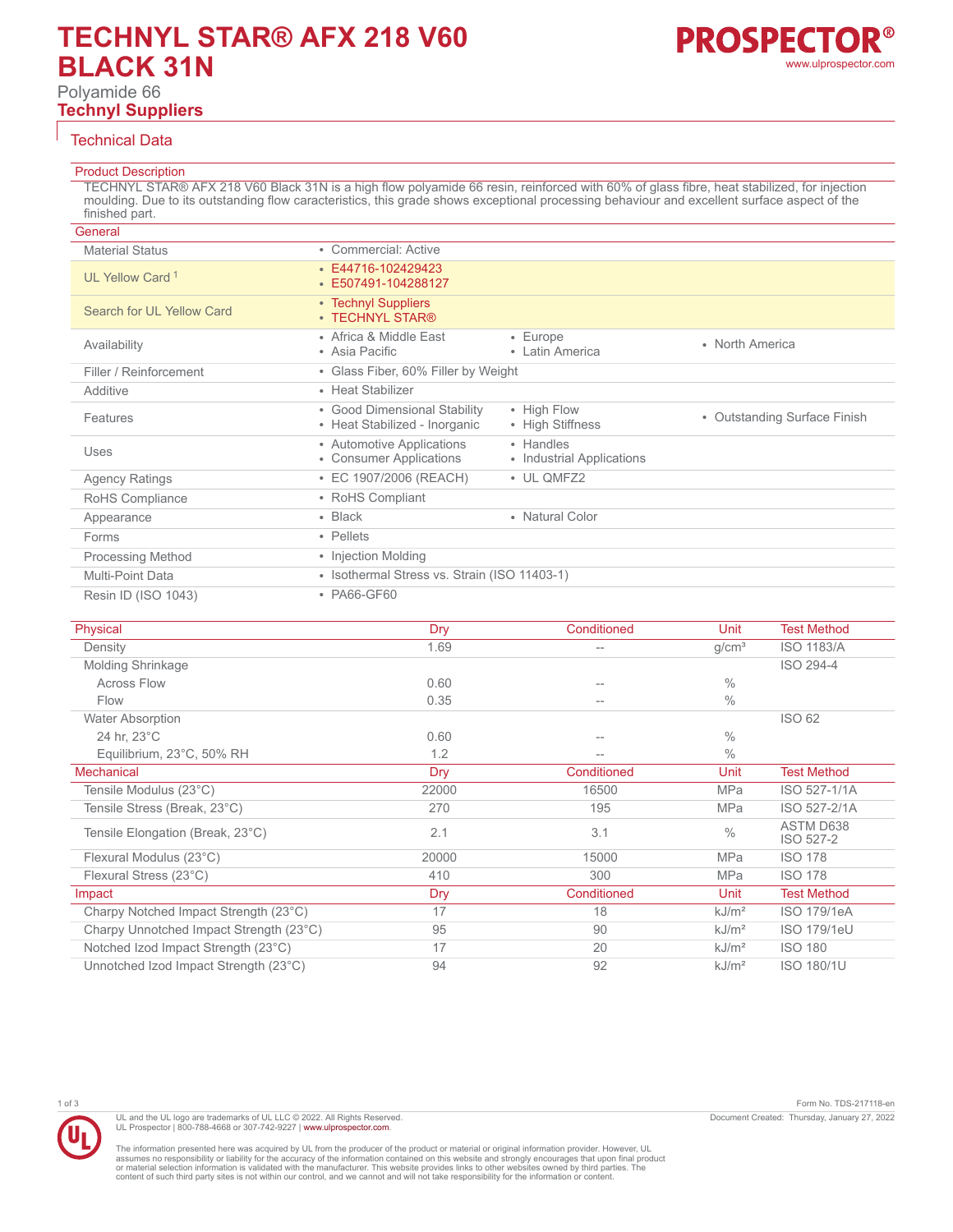# **TECHNYL STAR® AFX 218 V60 BLACK 31N**

Polyamide 66

# **PROSPECTC Technyl Suppliers** [www.ulprospector.com](http://www.ulprospector.com)

| <b>Thermal</b>                          | Dry         | Conditioned       | Unit                     | <b>Test Method</b> |
|-----------------------------------------|-------------|-------------------|--------------------------|--------------------|
| Deflection Temperature Under Load       |             |                   |                          | <b>ISO 75-2/Af</b> |
| 1.8 MPa, Unannealed                     | 255         | --                | $^{\circ}$ C             |                    |
| <b>Melting Temperature</b>              | 262         | $=$               | $^{\circ}$ C             | ISO 11357-3        |
| <b>CLTE</b>                             |             |                   |                          | ISO 11359-2        |
| Flow : 23 to $55^{\circ}$ C             | $1.5E-5$    | $=$               | $cm/cm$ <sup>o</sup> $C$ |                    |
| Flow : 70 to $150^{\circ}$ C            | $1.2E - 5$  | $- -$             | $cm/cm$ <sup>o</sup> $C$ |                    |
| Transverse: 23 to 55°C                  | $6.0E - 5$  | $- -$             | $cm/cm$ <sup>o</sup> $C$ |                    |
| Transverse: 70 to 150°C                 | $1.1E - 4$  | $\qquad \qquad -$ | $cm/cm$ <sup>o</sup> $C$ |                    |
| Electrical                              | Dry         | Conditioned       | Unit                     | <b>Test Method</b> |
| Surface Resistivity (0.800 mm)          | $1.0E + 13$ | $- -$             | ohms                     | <b>IEC 60093</b>   |
| Volume Resistivity (0.800 mm)           | $1.0E + 14$ | $- -$             | ohms∙cm                  | <b>IEC 60093</b>   |
| Electric Strength (0.800 mm)            | 40          | $- -$             | kV/mm                    | IEC 60243-1        |
| Comparative Tracking Index (Solution A) | 550         | $=$               | V                        | IEC 60112          |

| Injection                     | Dry Unit                |
|-------------------------------|-------------------------|
| <b>Drying Temperature</b>     | 80 °C                   |
| <b>Suggested Max Moisture</b> | 0.20%                   |
| Rear Temperature              | 265 to 275 $\degree$ C  |
| Middle Temperature            | 270 to 280 $^{\circ}$ C |
| <b>Front Temperature</b>      | 280 to 290 $^{\circ}$ C |
| Mold Temperature              | $60$ to $90^{\circ}$ C  |
| .                             |                         |

#### **Injection Notes**

The material is supplied in airtight bags, ready for use. In case that the virgin material has absorbed moisture, it must be dried with a dehumidified air drying equipment, dew point mini -20°C. Recommended time 2-4h

Injection Advice:

- For reinforced polyamides, the TECHNYL® manufacturers recommend the use of steel with a high content of carbon, and purified for polishing, to avoid or limit the abrasion. For example: X38CrMoV5-1 (EN Norm) - 1.2367 /1.2343 (DIN Norm) or X160CrMoV12 (EN Norm) - 1.2601 /1.2379 (DIN Norm). In the case of high requirements on surface quality a mould temperature of up to 120°C can be considered.
- The processing parameters like processing temperatures are a recommendation and can be adjusted in function of injection machine size, part geometry / design

#### **Notes**

<sup>1</sup> A UL Yellow Card contains UL-verified flammability and electrical characteristics. UL Prospector continually works to link Yellow Cards to individual plastic materials in Prospector, however this list may not include all of the appropriate links. It is important that you verify the association between these Yellow Cards and the plastic material found in Prospector. For a complete listing of Yellow Cards, visit the UL Yellow Card Search.

 $2$  Typical properties: these are not to be construed as specifications.



UL and the UL logo are trademarks of UL LLC © 2022. All Rights Reserved. UL Prospector | 800-788-4668 or 307-742-9227 | [www.ulprospector.com](http://www.ulprospector.com).

The information presented here was acquired by UL from the producer of the product or material or original information provider. However, UL<br>assumes no responsibility or liability for the accuracy of the information contai